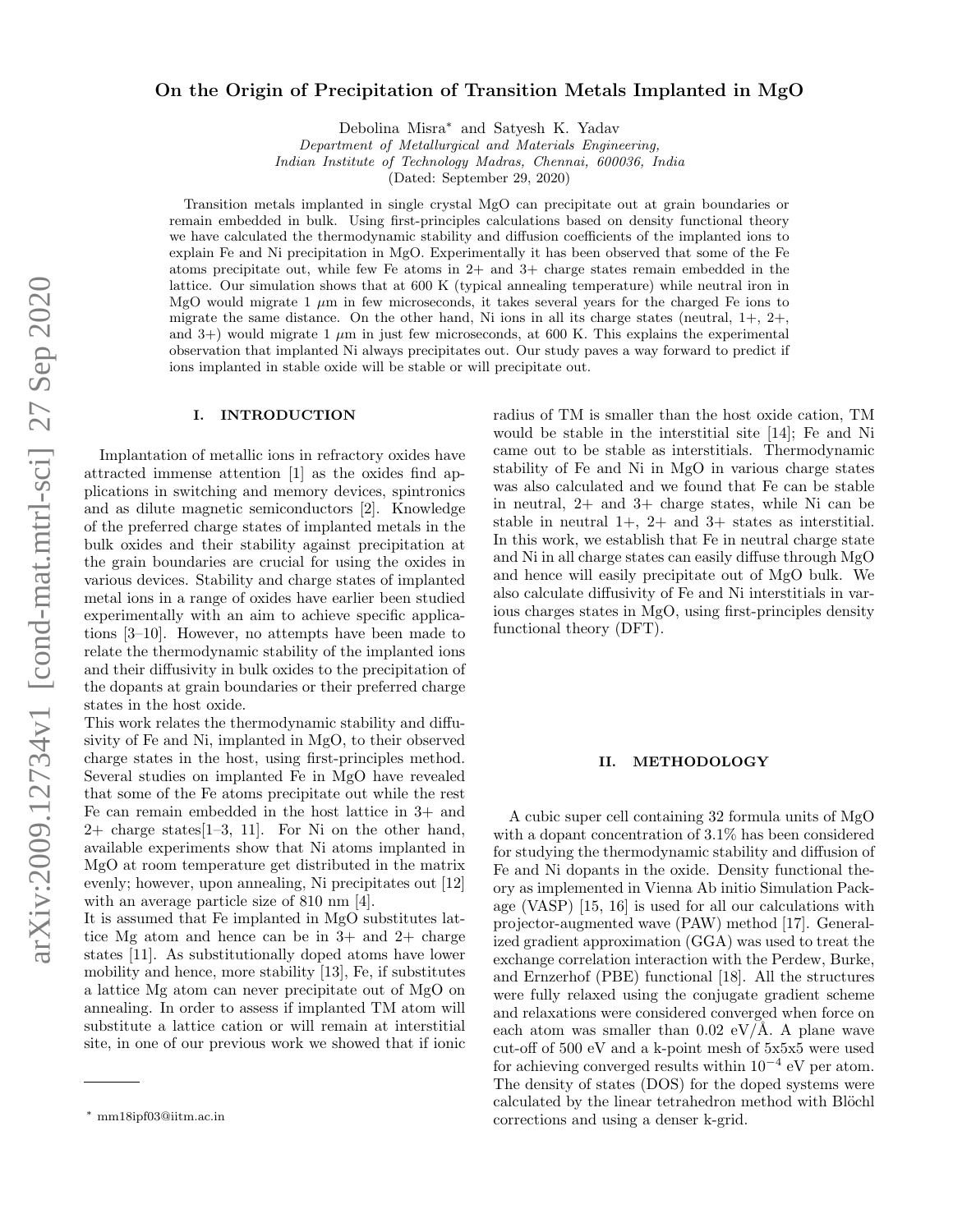### III. RESULTS

Here we first briefly summarise the results on preferred site and charge states of Fe and Ni in MgO (which we had already reported earlier in detail) for the sake of completeness. Then we report our simulations on diffusion barrier of Fe and Ni in various charge states in MgO.

### A. Thermodynamic Stability of Fe and Ni in MgO



FIG. 1: Atomic structure of TM dopants (Fe or Ni) in MgO: (a) TM replaces host cation and the host cation sits in the tetrahedral interstitial; TM dopant sits at the (b) middle (c) corner and (d) edge of the oxygen

tetrahedra.

To explore whether Fe and Ni will occupy interstitial site or substitutional site, energies of the two configurations were compared: Fe or Ni (i) substituting lattice Mg atom (wyckoff  $4a(0.5, 0, 0.5)$ ) and pushing it to the center of the nearest oxygen tetrahedra  $(Fig.1(a))$  and  $(ii)$  occupying tetrahedral interstitial site (wyckoff 8c(0.25, 0.25,  $(0.25)$ ) (Fig.1(b)) [14]. If the first configuration comes out to be more stable, Mg atom would be substituted by Fe or Ni. Fe or Ni can be stable in the host as an added atom if the second configuration is more stable. While calculating the substitutional formation energy, the substituted lattice cation is generally removed from the host to maintain overall stoichiometry. However, this approach holds valid when doping is achieved via conventional chemical synthesis routes. For doping through ion implantation, there can be metal added to the host lattice if the dopant occupies the interstitial site.

The charge states preferred by Fe and Ni while occupying the interstitial sites in MgO can be found in terms of the dopant formation energy  $E_f^q$  [19–22]

$$
E_f^q = E_D^q - E_B - \eta + q(\mu + E_{ref} + \Delta V) + E_{corr}^q \quad (1)
$$

Here  $E_D^q$  and  $E_B$  represent the total energies of defect supercell with charge  $q$  and the defect free host supercell,



FIG. 2: Formation energy of the neutral and charged Fe and Ni atoms in MgO as a function of electronic chemical potential  $\mu$ . Chemical potential  $(\eta)$  of Ni and Fe (A) gaseous and (B) crystalline.

respectively.  $\eta$  is the chemical potential of the transition metal atom species. The '-' sign indicates addition of the TM defect in host.  $E_{ref}$  is a suitable reference energy, taken to be the valence band maximum (VBM)[14] of the oxide.  $\mu$  is the electronic chemical potential of the system that varies from VBM up to the band-gap of MgO obtained from our DFT calculation.  $\Delta V$  is the correction necessary to realign the reference potential of the defect supercell with that of the defect free supercell [23] and  $E_{corr}^q$  is the first-order monopole correction to the electrostatic interaction and the finite size of the supercell. We showed that both Fe and Ni prefer to occupy tetrahedral interstitial sites in MgO irrespective of their charge states. However, neutral Ni occupies not the center but one corner of the oxygen tetrahedron (wyckoff 32f (0.81,  $(0.688, 0.688)$ )(Fig.1c). Neutral Fe on the other hand prefers to sit in between two oxygen atoms forming the tetrahedron (wyckoff 48 g (0.25, 0.9, 0.25)) (Fig.1d). Fe ion occupying the edge of the oxygen tetrahedra in MgO is also supported by an earlier Mössbauer spectroscopic analysis of Fe in MgO [11].

Figure 2 shows formation energy of Fe and Ni in various charge states as a function of electronic chemical potential. Both the gaseous and crystalline metal energy references for the chemical potential of Fe and Ni are taken into account, where gaseous reference to chemical potential indicates Fe and Ni energies in atomic state. While formation energies obtained with gaseous reference is necessary to access the thermodynamic driving force of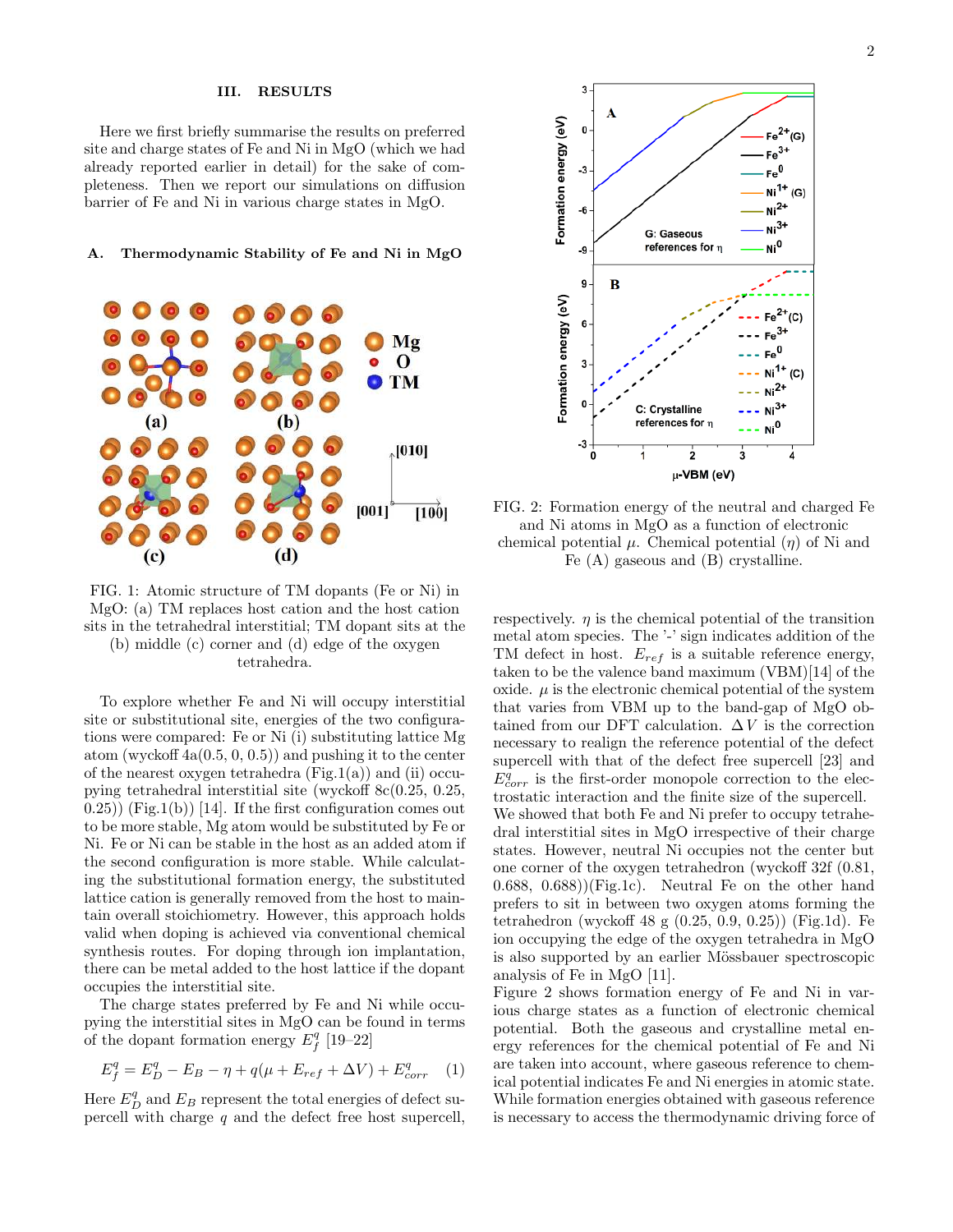TM atoms when implanted, crystalline energy of Fe and Ni as reference is more relevant when chance of precipitation of the implanted ions is to be investigated. Our calculations shows that only  $\text{Fe}^{3+}$  has negative formation energy which indicates that Fe should be observed only in 3+ charge state. Besides this, our calculated formation energies also suggest that Fe in neutral and 2+ charge states, and Ni in all charge states should precipitate out. Hence in order to have a thorough understanding of the implanted Ni and Fe in MgO, we further proceeded to probe the diffusion behaviour of these ions in the host lattice.

TABLE I: Attempt frequencies  $\nu$  and transition barriers  $E_{ij}$  (from *i*th to *j*th interstitial) for Fe and Ni in MgO. Debye temperature  $T_D^{MgO}$ =750 K and Debye frequency  $\nu_D^{MgO} = 15.62 \text{ THz}$ .  $t_D$  is the time required for ions to diffuse 1 micrometer at  $T=600$  K.

| Attempt frequencies $(\nu)$    | Dopant             | $E_{ij}(eV)$ | $time(t_D)$               |
|--------------------------------|--------------------|--------------|---------------------------|
| $\nu_{Fe} = 13.28$ THz         | Fe <sup>0</sup>    | 0.15         | $7.72 \times 10^{-8}$ Sec |
|                                | $\mathrm{Fe}^{2+}$ | 2.16         | 94 Years                  |
|                                | $Fe3+$             | 2.21         | 246 Years                 |
| $\nu_{Ni} = 12.95 \text{ THz}$ | Ni <sup>0</sup>    | 0.02         | $3.2 \times 10^{-9}$ Sec  |
|                                | $Ni1+$             | 0.08         | $1.02x10^{-8}$ Sec        |
|                                | $Ni2+$             | 0.11         | $1.83 \times 10^{-8}$ Sec |
|                                | $Ni3+$             | 0.59         | $1.96x10^{-4}$ Sec        |



FIG. 3: Diffusion paths for Fe and Ni dopants in MgO unit cell.  $\text{Fe}^{2+}$ ,  $\text{Fe}^{3+}$ , and Ni in all charge states follow B–A–B path for diffusion.  $Fe<sup>0</sup>$  has two possible paths for diffusion: A to another equivalent A site (i) via C or (ii) through B. The barriers for transition for  $Fe<sup>0</sup>$  via the paths A–C–A and A–B–A came out to be 0.15 eV and 1.29 eV respectively, indicating that A–C–A path is

preferred for diffusion.

# B. Barrier of transition and diffusion coefficient

Hopping of Fe and Ni from one lattice site to the other leads to their precipitation at the grain boundary. DFT provides a reliable way of calculating this transition barrier which is essential for estimating the time TM dopants take to diffuse out of MgO. Using Climbing Image Nudged Elastic Band (CI-NEB) method [24], barrier of transition between nearest interstitial sites have been calculated for both Fe and Ni in various charge states as listed in TableI. Two possible diffusion paths are shown in Fig.3; while  $Fe<sup>0</sup>$  occupies the A site, rest of ions occupy B site. Among the two possible pathways for diffusion of neutral Fe, we find that it is more likely for  $Fe<sup>0</sup>$  to follow the path A–C–A as the barrier height of transition is substantially low (0.15 eV) compared to A–B–A path with a sufficiently high (1.29 eV) transition barrier. However, for  $Fe^{3+}$  and  $Fe^{2+}$ , barrier heights for transition are more than 2 eV. Ni, on the other hand, has very low barriers for diffusion in all charge states, with a maximum barrier height being  $0.59$  eV for  $Ni^{3+}$ . In general, a heigh barrier of transition is indicative of the fact that the ion under consideration is stable in the host lattice. Activation energies of  $\text{Fe}^{3+}$  and  $\text{Fe}^{2+}$  in interstitial site are comparable to the experimentally reported activation energies for substitutionally doped TM dopants (1.81 eV for  $Fe<sup>3+</sup>$  and 2.10 eV for Ni<sup>2+</sup>)[13]. However, the activation energies of  $\mathrm{Fe}^{0}$  and Ni in all charge state are significantly lower. For calculating the diffusion coefficients we have adopted a method proposed by Wu et al [25]. Transition frequencies  $\lambda_{ij}$  are first computed from

$$
\lambda_{ij} = \nu_{ij} exp(-E_{ij}/k_B T) \tag{2}
$$

Here  $\nu_{ij}$  is the attempt frequency and  $E_{ij}$  is the barrier of transition between sites i and j.  $k_B$  and T are Boltzmann constant and temperature respectively. For diffusion of Fe and Ni,  $\nu_{ij}$  can be approximated using the relation

$$
\nu_{ij} = \nu_D \sqrt{m_{matrix}/m_{TM}} \tag{3}
$$

where  $\nu_D$  is the Debye frequency of the host which can be easily calculated from its Debye temperature  $(T_D = \nu_D h/k_B)$ .  $m_{matrix}$  and  $m_{TM}$  refer to the masses of MgO and TM (Fe, Ni) dopants respectively, and  $h$  is the Planck's constant. Attempt frequency values for Fe and Ni in MgO are listed in TableI.

Considering equal probabilities for diffusion along all three directions, the diffusion coefficients  $(D)$  can be calculated from

$$
D = \frac{1}{6}\lambda_{ij}\alpha^2\tag{4}
$$

where  $\alpha$  is the length of diffusion. For our calculations, alpha is length of A–B–A path or A–C–A path.

Our DFT calculated diffusion coefficients for neutral and charged Fe and Ni in MgO are shown in Figure4.  $Fe<sup>3+</sup>$  has the lowest diffusivity among all and is comparable to that of Fe<sup>2+</sup>. This suggest that both  $Fe^{3+}$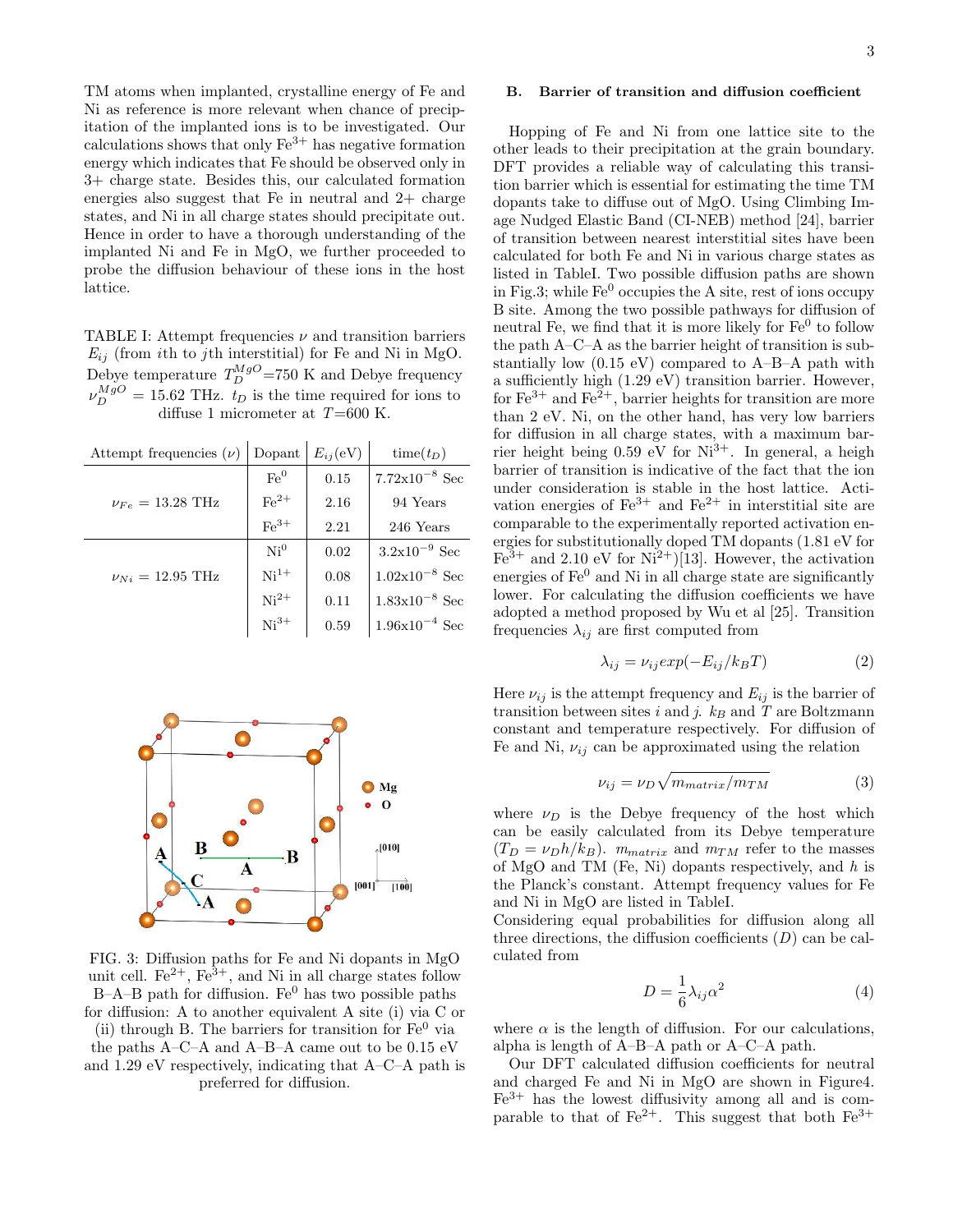

FIG. 4: Diffusivity of charged Fe and Ni dopants in MgO as a function of temperature.

and  $\mathrm{Fe}^{2+}$  share similar diffusion behaviour. On the other hand, diffusivity of Ni in all charge state and Fe in neutral state are several orders higher than  $Fe^{3+}$  and  $Fe^{2+}$ , even at 600 K which suggests that a much slower diffusion of Fe in 2+ and 3+ charge states should be expected than  $Fe<sup>0</sup>$  and Ni ions.

We also estimate the time required for ions to diffuse to 1 micrometer (typical grain size) at 600 K (typical annealing temperature) from the speed of diffusion which can be calculated as

$$
S = \frac{1}{6}\alpha\lambda_{ij} \tag{5}
$$

assuming that it takes  $6/\lambda_{ij}$  seconds for the ions to traverse the transition path length of  $\alpha$ . The time required to diffuse 1 micrometer by various ions are listed in TableI. While Ni in all charge states and Fe in neutral state can diffuse 1 micrometer in less than a second, it takes several years for Fe in  $2+$  and  $3+$  charge states to diffuse the same length. Upon annealing, Ni (in all charge states) and neutral Fe being unstable in MgO, precipitate out of MgO very quickly. However,  $Fe^{2+}$  despite being unstable can remain in MgO, as it takes several years for  $Fe<sup>2+</sup>$  to diffuse out to the grain boundary.



FIG. 5: Density of states plots for  $\text{Fe}^{3+}$  and  $\text{Ni}^{3+}$  in MgO in initial and transition states. d states for Fe and Ni and  $p$  states for neighboring oxygen atoms are shown.

### C. Electronic structure

To study if barrier of diffusion of the TM dopants in MgO also gets reflected from their respective electronic density of states (DOS), orbital resolved DOS for doped MgO have been calculated. Figure 5 shows the  $d$ -states of Fe and Ni both in  $3+$  charge states and the p states of neighbouring O-atoms. From Fig5(a)-(b) it is clearly evident that from the initial to transition state, the peaks shift to the higher energy region and the hybridization between  $p$  and  $d$  states also decreases, indicating the lower stability of the later configuration. The plot also reveals the changes in the bonding between Fe and Ni d with O  $p$  in the transition states. The decrease in TM d and O p hybridization from initial to transition state, is more in Fe than in Ni, which in turn explains higher diffusion barrier for  $Fe^{3+}$ . A comparison between  $Fe^{3+}$ and  $Ni<sup>3+</sup>$ , both in their respective initial positions, reveals that hybridization between Ni  $d$  and O  $p$  states is substantially low compared to the same between  $Fe<sup>3+</sup>$ and neighbouring O atoms. This clearly indicates that in terms of overall stability,  $Fe^{3+}$  is much stable than  $Ni<sup>3+</sup>$ , as already seen from our defect formation energy calculations.

# IV. CONCLUSIONS

This work explains experimentally observed precipitation of Fe and Ni using our DFT calculated thermodynamic stability and diffusivity of Fe and Ni interstitial in MgO. We also explained why  $Fe^{2+}$  and  $Fe^{3+}$  ions are observed in MgO when implanted with Fe. We showed that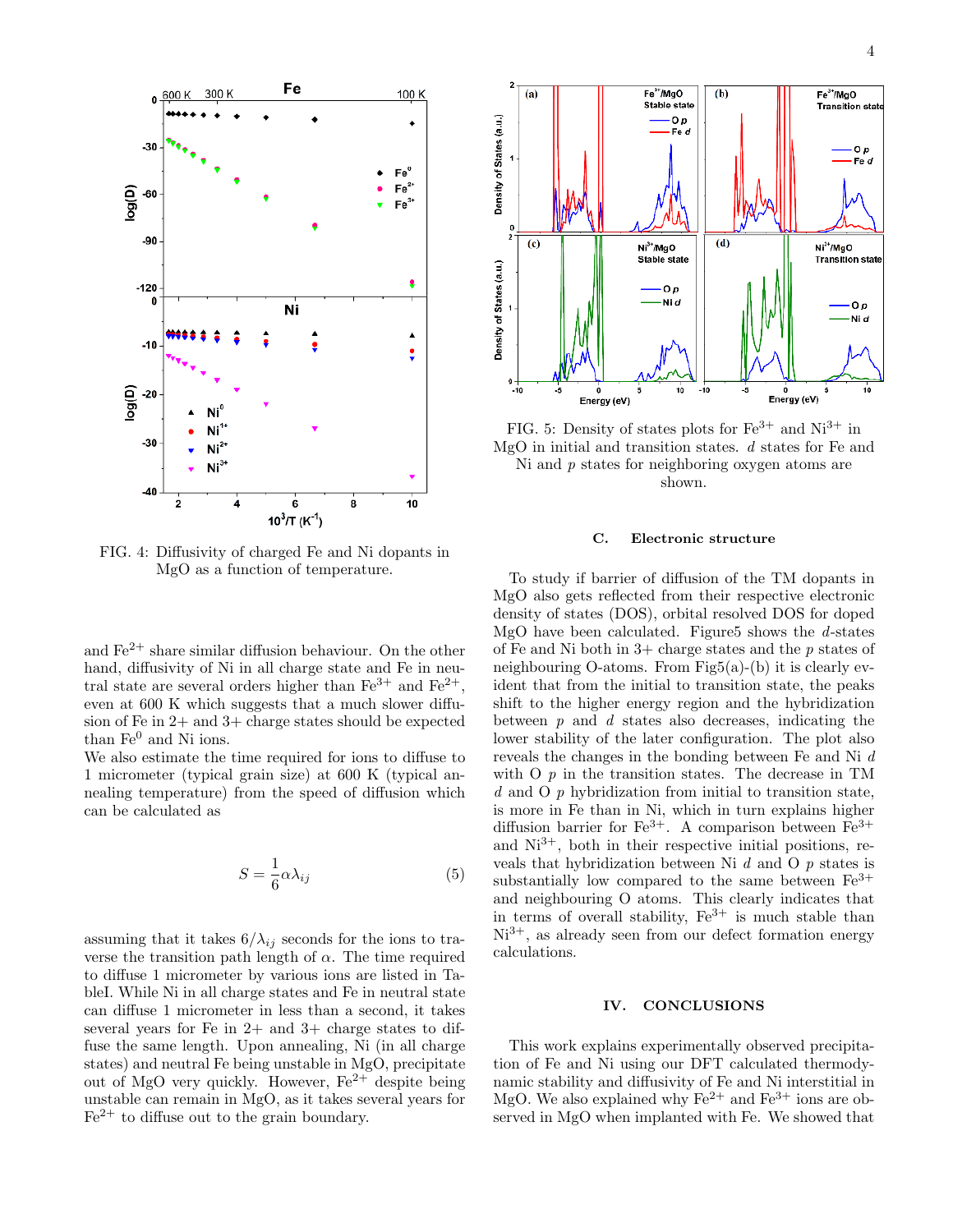rather than substituting lattice Mg atoms, Ni and Fe prefer to be in the interstitial site of MgO in all charge states. Our calculations show that, Ni in all charge states, and Fe in neutral and 2+ charge states are unstable, while  $Fe<sup>3+</sup>$  is stable in MgO. What favours precipitation of Ni and neutral Fe is not only their instability but also their high diffusivity in MgO. At 600 K it takes Ni ions and Fe in neutral state less than a second to diffuse 1 micrometer.  $Fe^{2+}$  on the other hand despite being unstable can remain in MgO as the required barrier for diffusion is high and comparable to substitutional Fe and it will take several years for  $\text{Fe}^{2+}$  to diffuse 1 micrometer in MgO.

- [1] H. N., S. I., O. T., T. H., W. H., and T. T., "Nanoclustering of iron and magnetic properties of the iron implanted in mgo," *physica status solidi (a)*, vol. 189, no. 3, pp. 775–780, 2002.
- [2] Z. Mao, Z. He, D. Chen, W. Cheung, and S. Wong, "Crystal orientation dependence of ferromagnetism in feimplanted mgo single crystals," *Solid State Communications*, vol. 142, no. 6, pp. 329 – 332, 2007.
- [3] C. White, C. McHargue, P. Sklad, L. Boatner, and G. Farlow, "Ion implantation and annealing of crystalline oxides," *Materials Science Reports*, vol. 4, no. 2, pp. 41 – 146, 1989.
- [4] S. Zhu, X. Xiang, X. Zu, and L. Wang, "Magnetic nanoparticles of ni in mgo single crystals by ion implantation," *Nuclear Instruments and Methods in Physics Research Section B: Beam Interactions with Materials and Atoms*, vol. 242, no. 1, pp. 114 – 117, 2006. Ion Beam Modification of Materials.
- [5] B. P. Uberuaga, R. Smith, A. R. Cleave, F. Montalenti, G. Henkelman, R. W. Grimes, A. F. Voter, and K. E. Sickafus, "Structure and mobility of defects formed from collision cascades in mgo," *Phys. Rev. Lett.*, vol. 92, p. 115505, Mar 2004.
- [6] S. Ramos, B. Canut, L. Gea, L. Romana, J. Le Brusq, P. Thevenard, and M. Brunel, "Evidence of chemical effects in niobium implanted oxides," *Nuclear Instruments and Methods in Physics Research Section B: Beam Interactions with Materials and Atoms*, vol. 59-60, pp. 1201 – 1204, 1991.
- [7] M. Hao, H. Hwang, and J. C. Lee, "Memory effects of siliconimplanted oxides for electrically erasable programmable readonly memory applications," *Applied Physics Letters*, vol. 62, no. 13, pp. 1530–1532, 1993.
- [8] R. G. Elliman, M. J. Lederer, and B. Luther-Davies, "Optical absorption measurements of silica containing si nanocrystals produced by ion implantation and thermal annealing," *Applied Physics Letters*, vol. 80, no. 8, pp. 1325–1327, 2002.
- [9] R. H. Magruder, L. Yang, R. F. Haglund, C. W. White, L. Yang, R. Dorsinville, and R. R. Alfano, "Optical properties of gold nanocluster composites formed by deep ion implantation in silica," *Applied Physics Letters*, vol. 62, no. 15, pp. 1730–1732, 1993.
- [10] G. M. A. Perez, J. A. S. B. D. Sawicka, and T. Tyliszczak, "Iron-ion implantation effects in mgo crystals," *Phys. Rev. B*, vol. 28, no. 3, pp. 1227–1238, 1983.

Our finding opens a new way for predicting the preferred charge states of implanted metal ions in oxides and their stability against precipitation.

### ACKNOWLEDGMENTS

D.M. gratefully acknowledges the support from institute post-doctoral fellowship provided by IIT Madras, India. We acknowledge Dr. Somnath Bhattacharya's help for providing access to VASP source code.

- [11] T. E. Mlholt, R. Mantovan, H. P. Gunnlaugsson, A. Svane, H. Masenda, D. Naidoo, K. Bharuth-Ram, M. Fanciulli, H. P. Gislason, K. Johnston, G. Langouche, S. lafsson, R. Sielemann, and G. Weyer, "Interstitial fe in mgo," *Journal of Applied Physics*, vol. 115, no. 2, p. 023508, 2014.
- [12] M. Cruz, R. [da Silva], J. Pinto, R. Gonzlez, E. Alves, and M. Godinho, "Magnetic behavior of co and ni implanted mgo," *Journal of Magnetism and Magnetic Materials*, vol. 272-276, pp. 840 – 842, 2004. Proceedings of the International Conference on Magnetism (ICM 2003).
- [13] B. J. Wuensch and T. Vasilos, "Diffusion of transition metal ions in singlecrystal mgo," *The Journal of Chemical Physics*, vol. 36, no. 11, pp. 2917–2922, 1962.
- [14] D. Misra and S. K. Yadav, "Prediction of site preference of implanted transition metal dopants in rock-salt oxides," *Scientific Reports*, vol. 9, 2019.
- [15] G. Kresse and J. Furthmller, "Efficiency of ab-initio total energy calculations for metals and semiconductors using a plane-wave basis set," *Computational Materials Science*, vol. 6, no. 1, pp. 15 – 50, 1996.
- [16] G. Kresse and J. Furthmüller, "Efficient iterative schemes for ab initio total-energy calculations using a plane-wave basis set," *Physical Review B*, vol. 54, no. 16, p. 11169, 1996.
- [17] P. E. Blöchl, "Projector augmented-wave method," *Physical Review B*, vol. 50, no. 24, p. 17953, 1994.
- [18] J. P. Perdew, K. Burke, and M. Ernzerhof, "Generalized gradient approximation made simple," *Physical review letters*, vol. 77, no. 18, p. 3865, 1996.
- [19] R. Ramprasad, H. Zhu, P. Rinke, and M. Scheffler, "New perspective on formation energies and energy levels of point defects in nonmetals," *Phys. Rev. Lett.*, vol. 108, p. 066404, Feb 2012.
- [20] C. Freysoldt, B. Lange, J. Neugebauer, Q. Yan, J. L. Lyons, A. Janotti, and C. G. Van de Walle, "Electron and chemical reservoir corrections for point-defect formation energies," *Phys. Rev. B*, vol. 93, p. 165206, Apr 2016.
- [21] C. Freysoldt, B. Grabowski, T. Hickel, J. Neugebauer, G. Kresse, A. Janotti, and C. G. Van de Walle, "Firstprinciples calculations for point defects in solids," *Rev. Mod. Phys.*, vol. 86, pp. 253–305, Mar 2014.
- [22] S. Bajaj, G. S. Pomrehn, J. W. Doak, W. Gierlotka, H. jay Wu, S.-W. Chen, C. Wolverton, W. A. Goddard, and G. J. Snyder, "Ab initio study of intrinsic point defects in pbte: an insight into phase stability," *Acta Ma-*